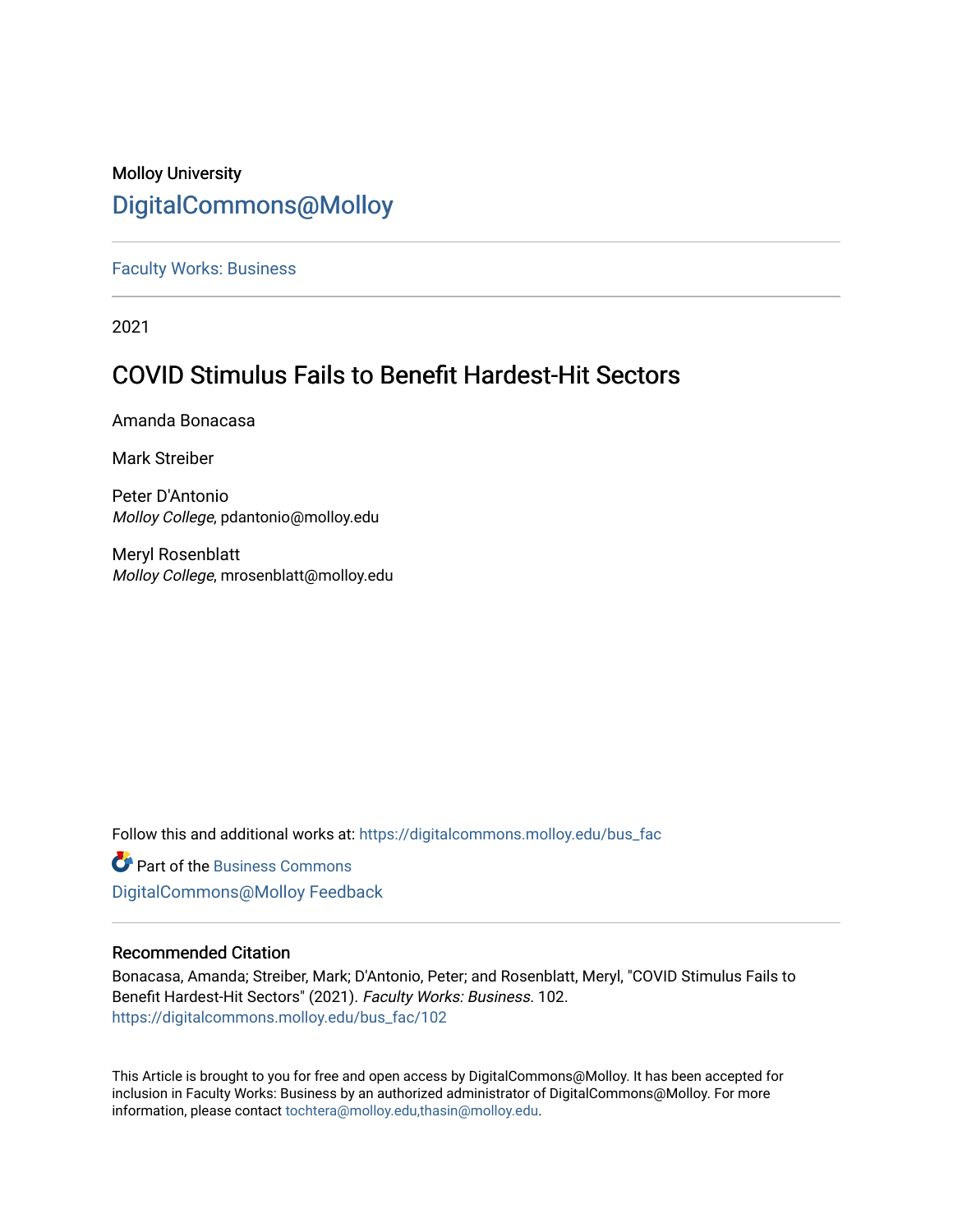# COVID Stimulus Fails to Benefit Hardest-Hit Sectors

*Amanda Bonacasa Mark Streiber Peter D'Antonio Meryl Rosenblatt* Rockville Centre, NY USA. Rockville Centre, NY USA Rockville Centre, NY USA Rockville Centre, NY USA *abonacasa@lions.molloy.edu mstreiber@lions.molloy.edu pdantonio@molloy.edu mrosenblatt@molloy.edu*

Molloy College Molloy College Molloy College Molloy College Molloy College Molloy College (516) 361-0442 (516) 754-9617 (516) 993-5990 (516) 512-0592

#### *ABSTRACT*

This paper demonstrates the ineffectiveness of the COVID-19 stimulus checks distributed in 2020 under the CARES Act to increase consumer spending and provide economic relief where it was most needed. This is consistent with prior stimulus packages issued during severe economic downturns (1968, 1975, 2001 and 2008), where tax cuts and rebates resulted in increased consumer savings and reduced levels of debt rather than increases in consumer spending. The intensity of the economic impact of the COVID pandemic, and the uneven recovery, was largely due to the need for 'social distancing' and the reduction of inperson interactions to help manage the spread of the virus. Social distancing policies resulted in business shutdowns and the voluntary curtailing of face-to-face activities by consumers. Industries hit hardest by the pandemic restrictions were those where work could not be performed remotely or required a high degree of physical proximity (high-touch industries). Based on consumer expenditure data from Q4 2019 to Q4 2020 and supported by the life-cycle and permanent income hypotheses, the analysis presented in this paper suggests that temporary fiscal policies administered during the economic downturn were not effective in stimulating personal consumption expenditures. More income in consumers' hands could not generate more spending in high-touch industries when social distancing was mandated, so the extra money was mostly saved. Moreover, too much stimulus went to low-touch industries that did not need a boost. As a result, the stimulus checks were an incredibly expensive policy for the limited benefit they provided. Moving forward, we suggest that fiscal stimulus policies should be more specifically targeted and may need to be offered on a more permanent basis.

#### **Keywords**

Covid-19, economic stimulus, high-contact industries, consumer spending, saving rate, fiscal policy

#### **1 INTRODUCTION**

A review of U.S. stimulus packages administered during the pandemic, and previous economic downturns, reveal similar patterns with regard to their relative ineffectiveness. The failure of temporary stimulus policies, such as tax cuts and rebates, is best illustrated by significant increases in the personal savings rate and a decline in the marginal propensity to consume for every additional dollar received from stimulus as compared to regular income. Tax cuts enacted in 1968 and 1975 illustrate the ineffectiveness of temporary tax cuts in stimulating consumer spending, as the individuals who used the tax rebates were mainly those facing liquidity constraints and had to use the funds to meet their short-term financial needs (Steindel, 2001). The tax rebates issued in 2001 revealed a similar pattern in which the marginal propensity to consume for every dollar of stimulus was much lower than expected (Shapiro & Slemrod, 2003). The 2001 tax rebate was expected to stimulate consumer spending because more permanent tax cuts were announced to follow the temporary tax rebate, but consumption did not live up to expectations. Empirical evidence reveals that the 2008 rebate was also not effective in stimulating the economy, with many people reporting that they saved a majority of the stimulus funds, using the remaining portion to pay off debts rather than spending in those industries having the greatest need (Sahm, Shapiro & Slemrod, 2010). Despite various stimulus packages, consumer spending is suppressed in severe economic downturns such as in 2001 and 2008 because uncertainty and pessimism regarding future economic conditions encourages individuals to save more as a precautionary measure. Since discretionary fiscal policies such as tax cuts are not effective, fiscal policies should focus more on automatic stabilizers, such as unemployment payments, and should be offered on a more permanent basis (Taylor, 2009).

The onset of the coronavirus (COVID-19) pandemic led to unprecedented changes in consumer behavior. Health concerns, stayat-home orders, restrictions on gatherings, and store closings had a significant impact on consumer spending and the U.S. economy (Garnier, Safir & Schild, 2020). In March 2020, Congress passed the CARES Act (Coronavirus Aid, Relief, and Economic Security), providing the first round of stimulus payments for economic relief, valued at \$1200 for qualifying individuals. To date, three sets of Economic Impact Payments ("stimulus checks") have been issued to eligible recipients as part of the pandemic relief. However, the current economic downturn stemming from the pandemic differs from past recessions, which were caused by imbalances that curtailed demand. This time, the decline in demand and consumer spending that prompted this recession was primarily due to COVID guidelines and restricted access to certain businesses.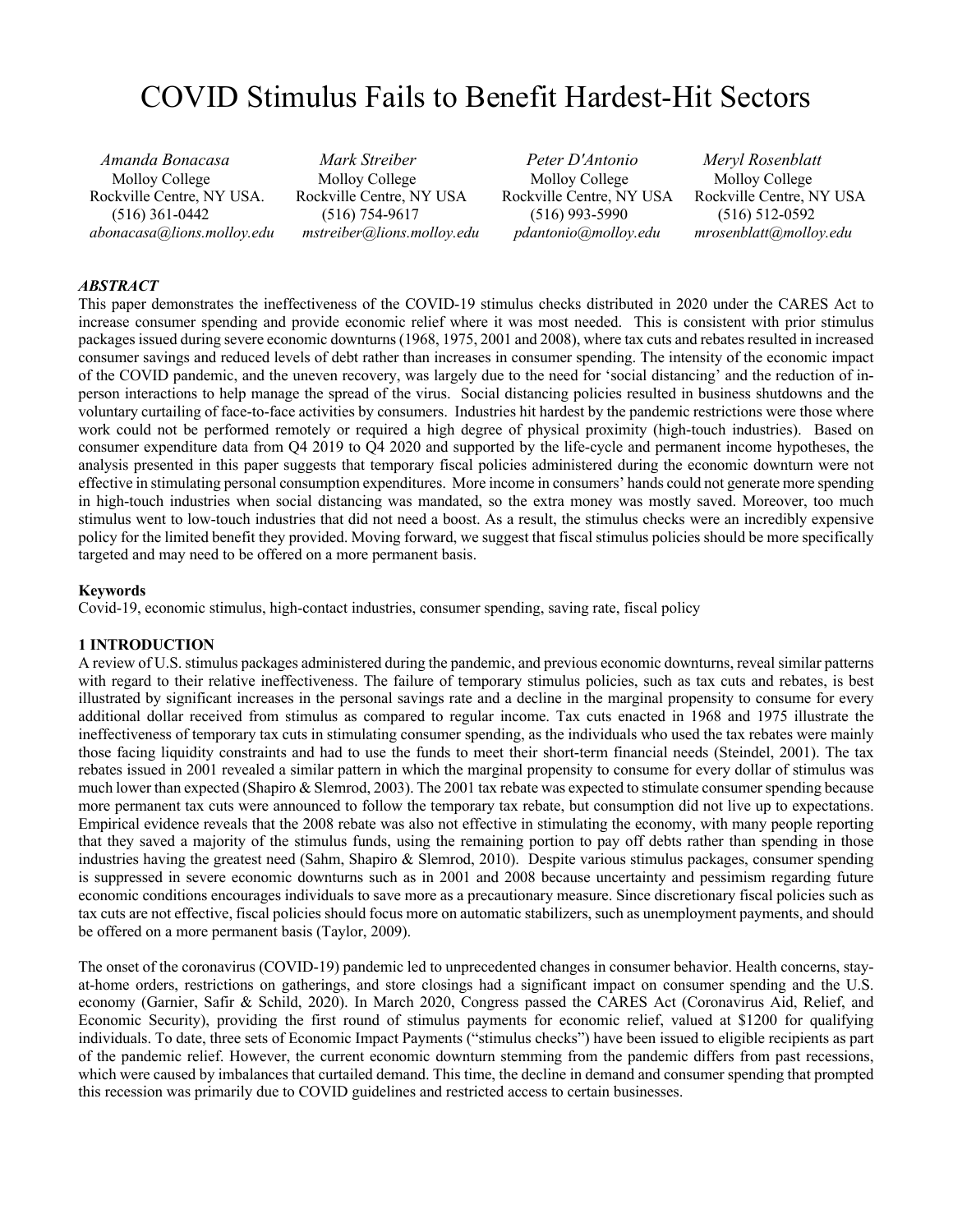COVID guidelines have allowed industries with minimal restrictions (low-touch) to recover from the initial demand shock, whereas high-touch industries with many restrictions have not been able to do so. Under these circumstances, stimulus that is not targeted towards high-touch industries will be ineffective at increasing consumer spending. COVID-relief stimulus checks are not effective in stimulating the economy because industries that have the greatest need will not recover while restrictions are still in place and consumers seek to avoid contagion. This research attempts to demonstrate that the stimulus checks distributed in 2020 under the CARES Act did not boost consumer spending in high-contact industries, and therefore did not have the desired effect on the U.S. economy.

#### **2 BACKGROUND**

In response to the significant drop in consumer spending and the financial instability of many American households, Congress passed the CARES Act to provide economic relief to Americans and to stimulate the economy (U.S. Department of Treasury, 2021). The CARES Act provided \$1,200 checks to individuals earning up to \$75,000 and couples earning less than \$150,000. The stimulus amount was phased out for individuals earning between \$75,000 and \$99,000 and was not provided to individuals earning more than \$99,000. In terms of joint filers, the stimulus amount phased out for couples earning between \$150,000 and \$198,000 and was not sent to joint filers earning more than \$198,000. American households were also provided an additional \$500 for every child under the age of 17 years.

Consistent with previous stimulus packages, the stimulus checks issued under the CARES Act have not been effective in stimulating the economy. Economic theories such as the life cycle and permanent income hypotheses suggest that temporary tax cuts are not effective in changing consumption patterns because individuals spend based upon their life cycle stage and what they perceive to be their permanent income (Deaton, 2005). According to both theories, individual consumption levels reflect expected income throughout one's lifetime, and temporary fluctuations in income (i.e. rebates) will have only small effects on overall spending patterns.

The severity and disparity of the economic impact of COVID across industries was due to the need for 'social distancing', and the reduction of in-person interactions. Social distancing policies resulted in businesses shutdowns and the voluntary curtailing of face-to-face activities by consumers. Industries hit hardest by the pandemic restrictions were those that could not be performed remotely or require a high degree of physical-proximity (high-touch). High-touch industries are those that have a high degree of face-to-face interactions among customers, between employees and customers, and among employees. These industries are contact-intensive and rely upon close proximity to execute the job's essential functions. High-touch industries are unable to transition to home-based work to limit face-to-face interactions. In addition, the essential functions of the job either can't be performed under current COVID protocols (e.g. social distancing) or are executed with notable difficulties and well below productive capacities. Conversely, low-touch industries do not have a high degree of face-to-face interactions and are able to operate under COVID protocols. As a result, low-touch and high-touch industries have experienced notable disparities in their recovery rates. The beginning of the pandemic was characterized by restricted access to virtually all businesses, placing hightouch and low-touch industries on a relatively level playing field (excluding the essential businesses that were not closed down). As restrictions were eased, low-touch businesses were able to resume operations near or at full capacity. The continued physical restrictions placed on the business activities of high-touch industries did not allow them to operate near capacity. Consumers that choose to spend their stimulus checks were most likely to focus spending in low-touch industries. Studies have shown that low work-from-home/ high physical-proximity workers tend to have lower incomes, face liquidity constraints, and have a greater need to spend stimulus funds on necessities (Mongey, Pilossoph & Weinberg, 2020; Leibovici, Santacreu & Famiglietti, 2020).

#### **3 LITERATURE REVIEW**

#### **3.1 Life Cycle/Permanent Income Theory**

Fifty years ago, Modigliani and Grumberg (1954) hypothesized that people are motivated to accumulate resources to support consumption during retirement. The basic assumption is that people save when they are young and run down their assets when they are old. The life cycle hypothesis (LCH) is a theory of spending based on the idea that people make intelligent choices about how much they want to spend at each age, independent of their income at each age (Deaton, 2005). Several years later Friedman (1957) proposed the permanent income hypothesis (PIH), which suggests that a person's consumption is determined not just by their current income but also by their expected income in future years.

Both theories suggest that the only effects that will influence current consumption are associated with long-term income changes. In each model, temporary increases in income level would be saved or invested rather than being consumed. Where they differ is mainly with regard to the length of the planning period. For Friedman, this period is infinite, meaning that people save not only for themselves but also for their descendants. In Modigliani-Brumberg's model the planning period is finite. LCH and PIH share similar predictions about consumer behavior, and both theories assert that transitory income shocks such as taxes and rebates will have relatively small effects on consumption (Jappelli, 2005). The life cycle/permanent income theories have generated criticism and debate and have been empirically tested to see how well these models perform with regard to temporary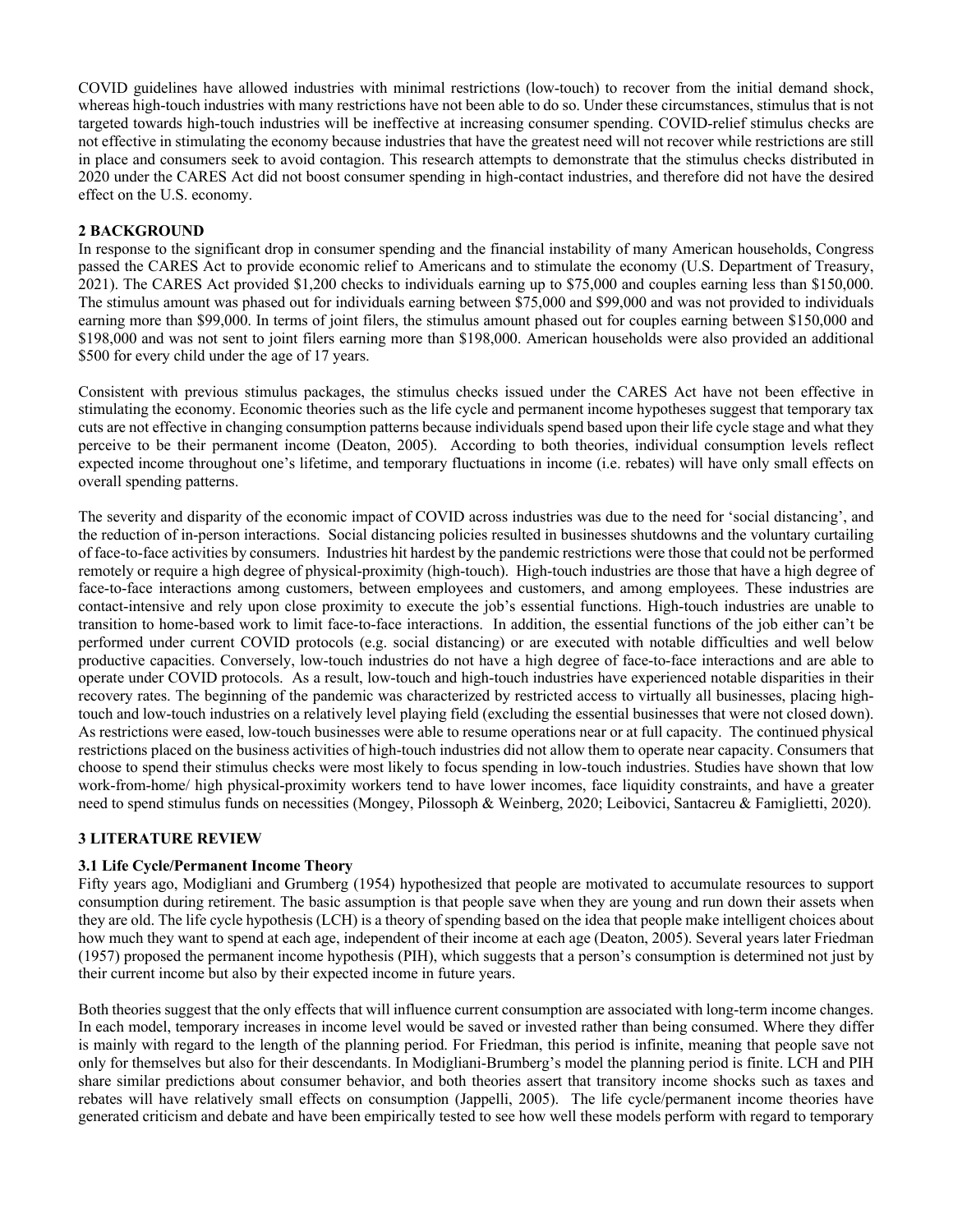changes in income. Research suggests that life-cycle models have more empirical successes than failures (Browning & Crossley, 2001).

A review of the literature also indicates that current theories of consumption pay little attention to the savings behavior of lowincome individuals and households. Those with irregular earnings or low lifetime income expectations are more likely to have limited economic resources. They are more likely to face liquidity constraints that make it difficult for them to weather fluctuations or reductions in income. Further, many low-income individuals may never have earnings that substantially exceed their consumption needs (Beverly & Sherraden, 1999). Using data from the 1998 Survey of Consumer Finances, Hogarth & Anguelov (2003) examine the assets of low-income households and their available resources for meeting short-term emergencies. They conclude that low-income households overall lack the financial resources that could be used to meet emergencies and are therefore less likely to save.

#### **3.2 COVID Stimulus Spending and Savings**

A large-scale survey to assess the effectiveness of the 2020 stimulus checks, and how the one-time transfers to individuals from the CARES Act affected their consumption and saving decisions (Coibion, Gorodnichenko & Weber, 2020). The survey found that only 15% of recipients reported spending their checks, while the majority of respondents said that they either saved the money or used it to pay down debts. The survey results also reveal that relatively little spending went to hard-hit industries selling large durable goods (cars, appliances, etc.), and that most of the spending was in non-durable industries (food, beauty, and other consumer products) that had already seen large spikes in spending *before* the stimulus package was passed. Those who spent the stimulus checks faced liquidity constraints and used the funds to finance short-term needs, and the majority of consumption took place in low-touch industries that had already recovered.

Most respondents report that they primarily saved or paid down debts with their transfers, with only about 15 percent reporting that they (mostly) spent it. When providing a detailed breakdown of how they used their checks, individuals report having spent or planning to spend only around 40 percent of the total transfer on average. This relatively low rate of spending out of a onetime transfer is higher for those facing liquidity constraints, who are out of the labor force, are less educated, and those who received smaller amounts. We find no meaningful effect on labor-supply decisions from these transfer payments, except for twenty percent of the unemployed who report that the stimulus payment made them search harder for a job.

The tendency to save the stimulus payments was also reflected in the sharp rise in the personal saving rate. Figure 1 clearly illustrates that the personal saving rate increases resulting from the 2001 and 2008 rebates were clearly dwarfed by the surge in savings that occurred during the pandemic, where the waves of massive stimulus were saved.



*Figure 1.* Personal Savings Rate, 1990-2020. Bureau of Economic Analysis/Haver Analytic